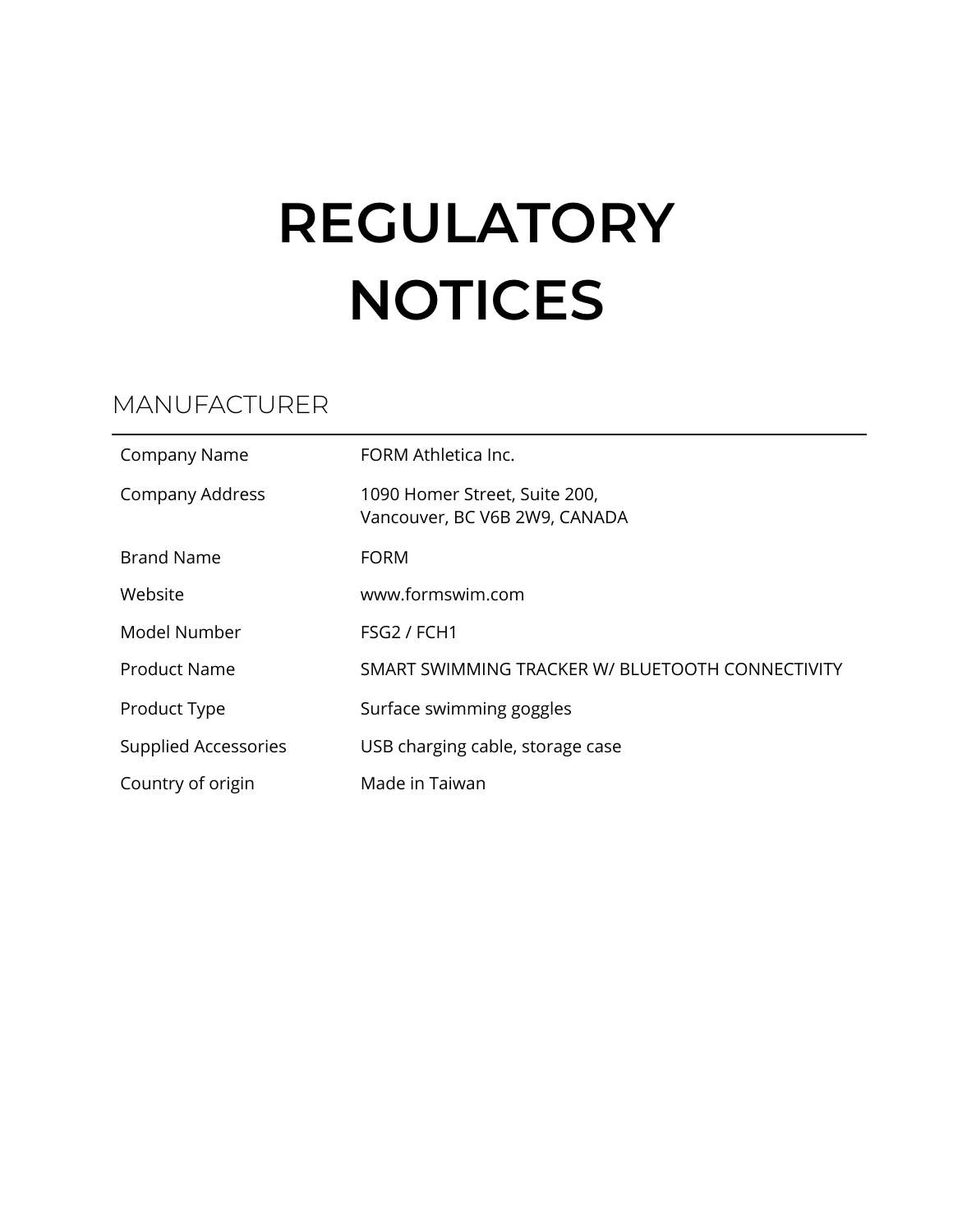# **CONTENTS**

| <b>EU</b>                        | $\mathbf{2}$   |
|----------------------------------|----------------|
| <b>UK</b>                        | 5              |
| <b>USA</b>                       | $\overline{7}$ |
| <b>CANADA</b>                    | 8              |
| <b>MEXICO</b>                    | 9              |
| <b>JAPAN</b>                     | 10             |
| <b>AUSTRALIA AND NEW ZEALAND</b> | 10             |
| <b>TAIWAN</b>                    | 11             |
| <b>SOUTH KOREA</b>               | 12             |
| <b>SINGAPORE</b>                 | 13             |
| <b>UN38.3 TEST SUMMARY</b>       | 14             |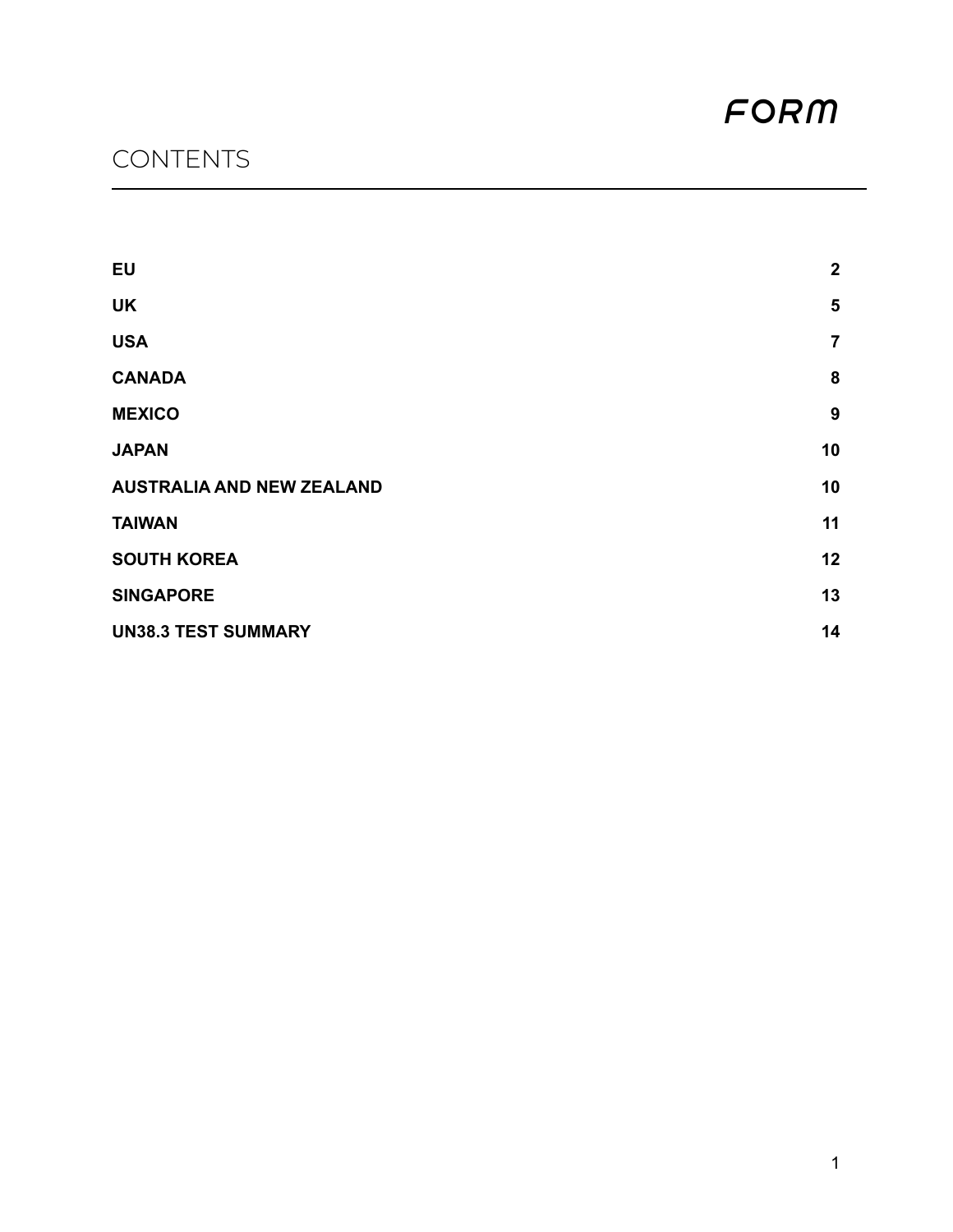# <span id="page-2-0"></span> $C<sub>f</sub>$

#### **EU DECLARATION OF CONFORMITY**

This declaration of conformity is issued under the sole responsibility of the manufacturer:

| Company Name                | FORM Athletica Inc.                                            |
|-----------------------------|----------------------------------------------------------------|
| Company Address             | 1090 Homer Street, Suite 200,<br>Vancouver, BC V6B 2W9, CANADA |
| Model Number                | FSG2                                                           |
| Product Type                | Surface swimming goggles                                       |
| <b>Supplied Accessories</b> | USB charging cable, storage case                               |

The Model Number of the declaration described above is in conformity with the relevant European Union directives and harmonisation legislation:

| Directive / Harmonised standard                                                                                                                                                                                                                                                                                                                                                                                                                                                                                              | Notified Body         |
|------------------------------------------------------------------------------------------------------------------------------------------------------------------------------------------------------------------------------------------------------------------------------------------------------------------------------------------------------------------------------------------------------------------------------------------------------------------------------------------------------------------------------|-----------------------|
| 2014/53/EU Radio Equipment<br>Article 3.1a - Safety<br>EN 62368-1:2014/AC:2015<br>$\circ$<br>Article 3.1b - EMC<br>EN 301 489-1 V2.1.1<br>$\cap$<br>EN 301 489-17 V3.1.1<br>$\circ$<br>Article 3.2 - RF Spectrum Efficiency<br>EN 300 328 V2.1.1<br>$\circ$<br>The equipment has been constructed to operate in radio frequencies between<br>2.400 - 2.4835 GHz, with a power rating below 20mW. This is within the radio<br>equipment essential requirements of EN 300 328, which is applicable to all EU<br>member states. | Bureau Veritas        |
| 2011/65/EU Recast directive (RoHS)<br>2015/863/EU Amending directive (RoHS)                                                                                                                                                                                                                                                                                                                                                                                                                                                  | Bureau Veritas        |
| 1907/2006/EC REACH regulation                                                                                                                                                                                                                                                                                                                                                                                                                                                                                                | <b>Bureau Veritas</b> |
| IEC 62133-2:2017 Lithium ion battery                                                                                                                                                                                                                                                                                                                                                                                                                                                                                         | Dekra                 |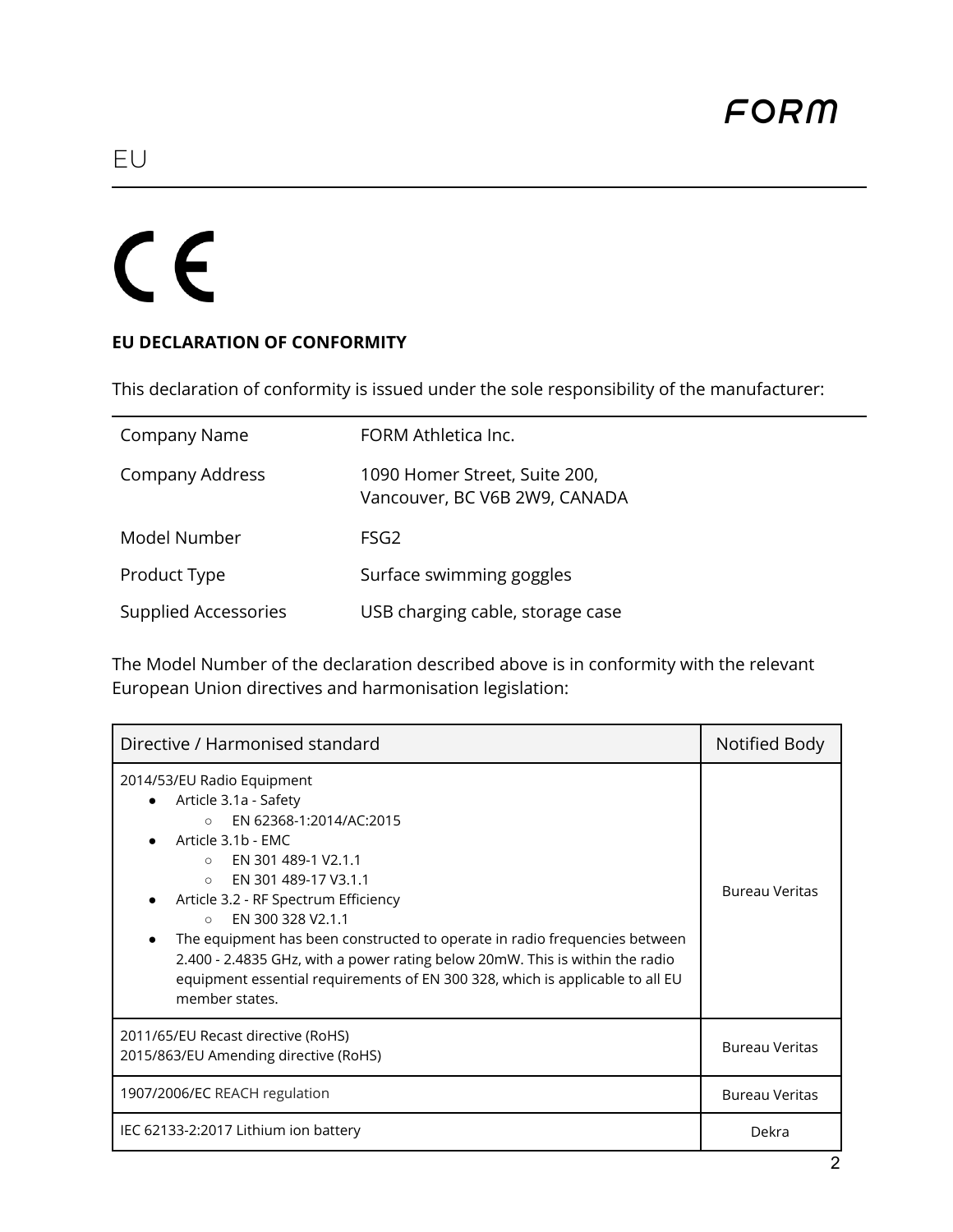Signed for and on behalf of, FORM Athletica Inc.:

Name Dan Eisenhardt

Title CEO

Signature

Dan Cusent

Place and date of issue Vancouver, Canada - September 4, 2020

EU Authorised Representative

AR Experts P.O. Box 5047 3620 AA Breukelen The Netherlands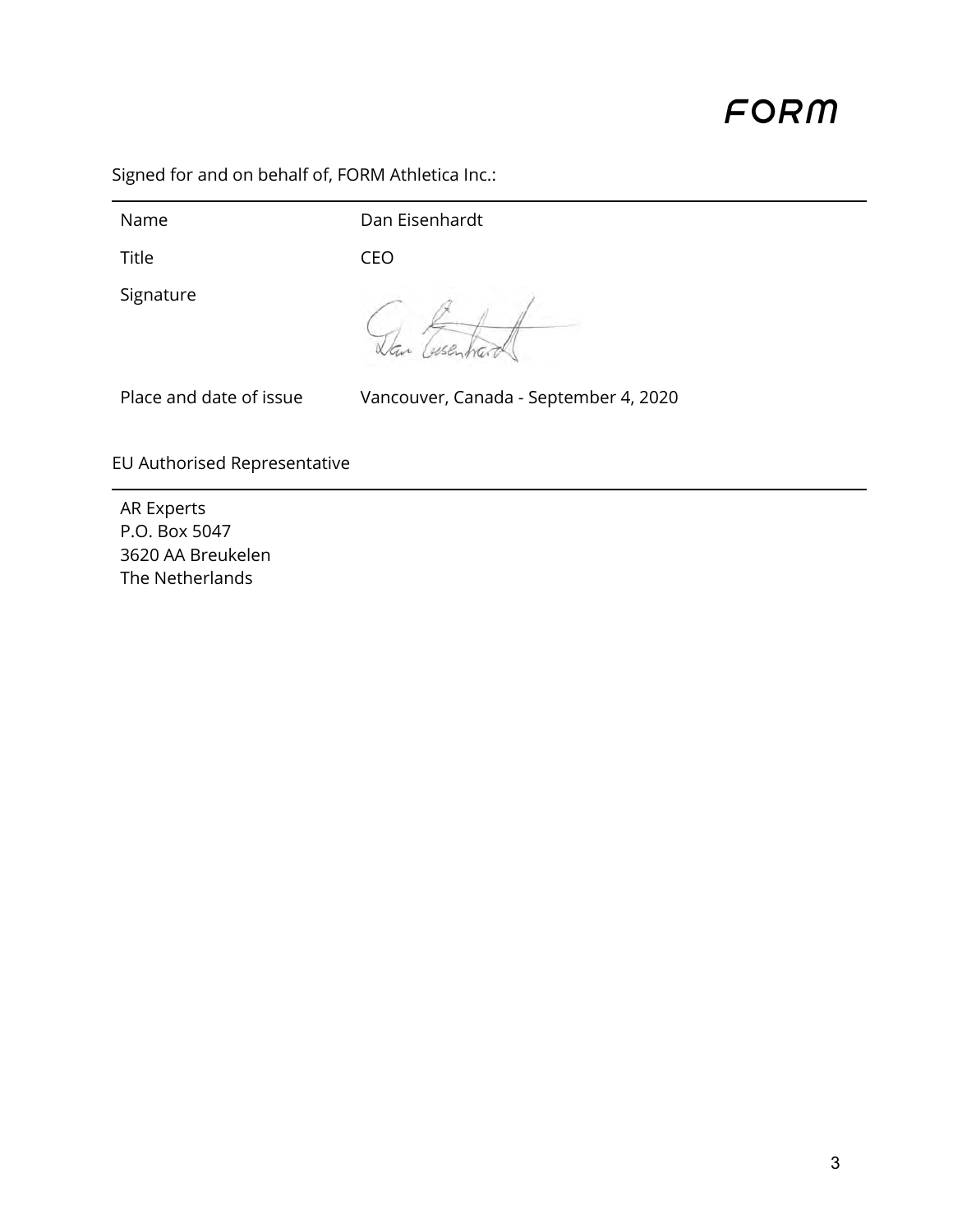## EU

#### **WEEE Disposal Information**



The WEEE symbol shown above indicates this product and/or its battery shall be disposed of separately from household waste according to local laws and regulations. When this product reaches its end of life, take it to a collection point designated by local authorities for safe disposal or recycling. The separate collection and recycling of your product and/or its battery will help conserve natural resources, protect human health, and preserve the environment.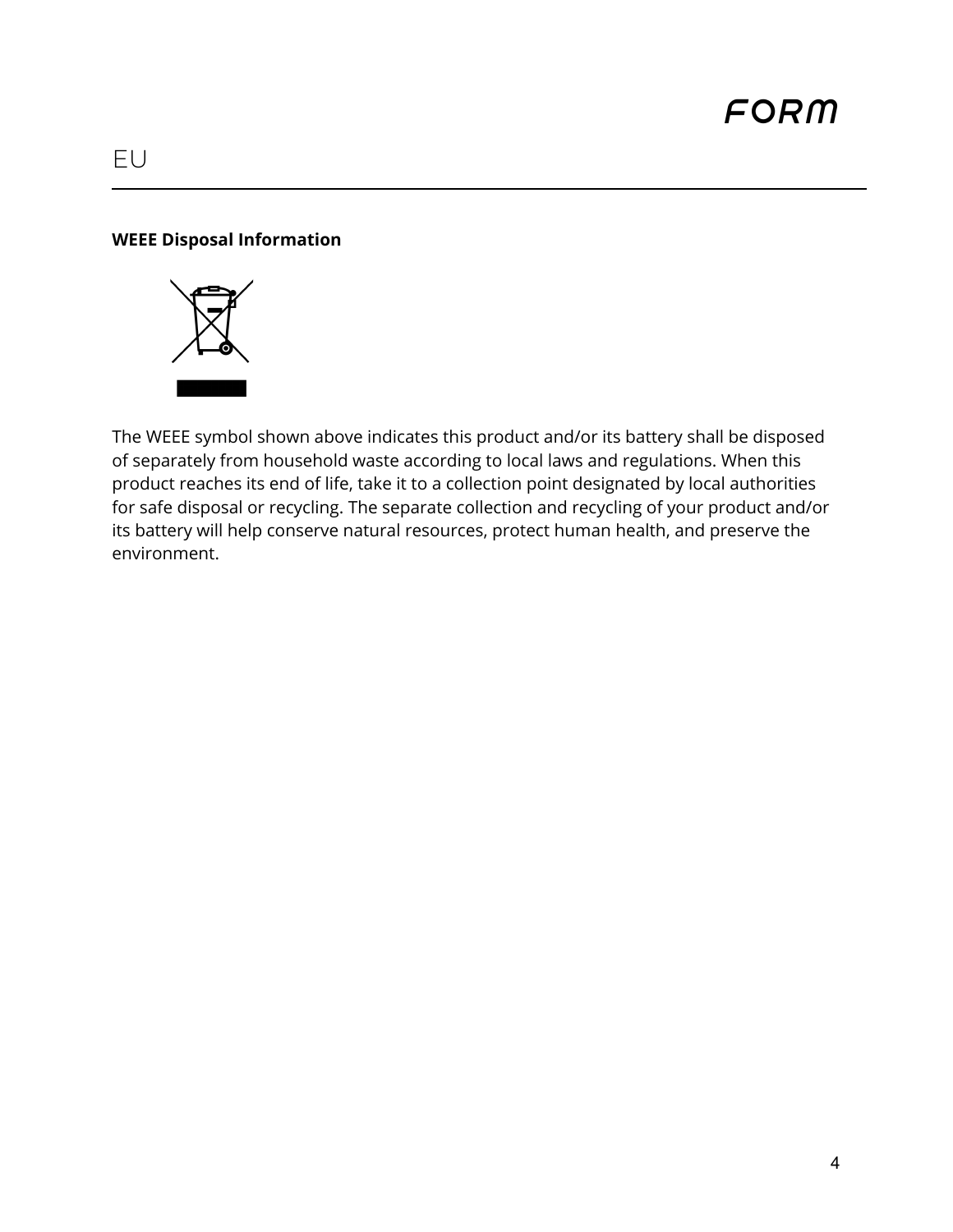# <span id="page-5-0"></span>UK<br>CA

#### **UK DECLARATION OF CONFORMITY**

This declaration of conformity is issued under the sole responsibility of the manufacturer:

| Company Name                | FORM Athletica Inc.                                            |
|-----------------------------|----------------------------------------------------------------|
| Company Address             | 1090 Homer Street, Suite 200,<br>Vancouver, BC V6B 2W9, CANADA |
| Model Number                | FSG <sub>2</sub>                                               |
| Product Type                | Surface swimming goggles                                       |
| <b>Supplied Accessories</b> | USB charging cable, storage case                               |

The Model Number of the declaration described above is in conformity with the relevant UK legislation:

| UK legislation                                                                                                                                                                                                                                                                                                                                                                                                                                                                     | Notified Body  |
|------------------------------------------------------------------------------------------------------------------------------------------------------------------------------------------------------------------------------------------------------------------------------------------------------------------------------------------------------------------------------------------------------------------------------------------------------------------------------------|----------------|
| Radio Equipment Regulations 2017<br>• Article 3.1a - Safety<br>EN 62368-1:2014/AC:2015<br>$\circ$<br>Article 3.1b - EMC<br>$\circ$ EN 301 489-1 V2.1.1<br>EN 301 489-17 V3.1.1<br>$\circ$<br>Article 3.2 - RF Spectrum Efficiency<br>EN 300 328 V2.1.1<br>$\circ$<br>The equipment has been constructed to operate in radio frequencies<br>between 2.400 - 2.4835 GHz, with a power rating below 20mW. This is<br>within the radio equipment essential requirements of EN 300 328. | Bureau Veritas |
| The Restriction of the Use of Certain Hazardous Substances in Electrical and<br>Electronic Equipment Regulations 2012                                                                                                                                                                                                                                                                                                                                                              | Bureau Veritas |
| EN 62133-2:2017 Lithium ion battery                                                                                                                                                                                                                                                                                                                                                                                                                                                | Dekra          |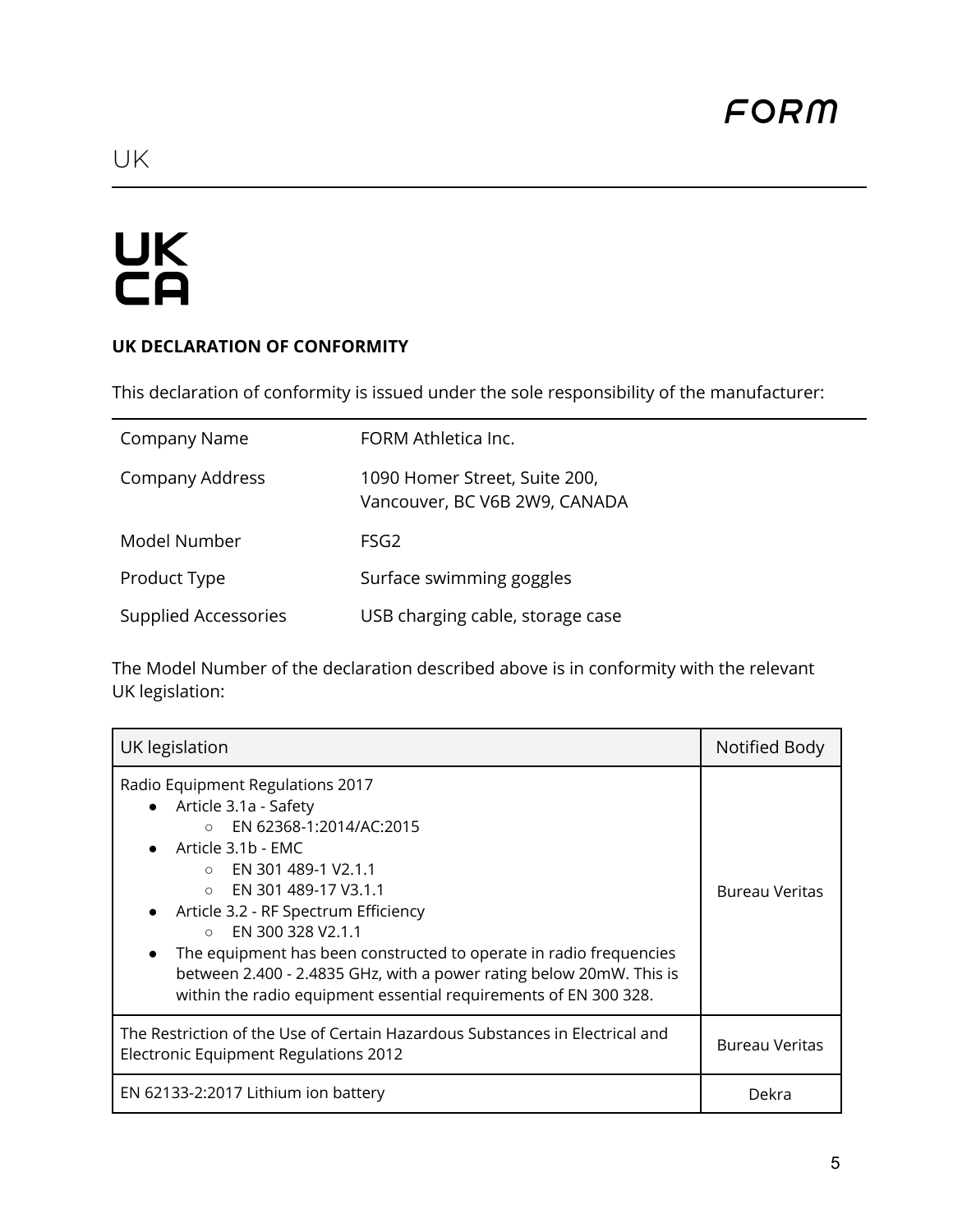Signed for and on behalf of, FORM Athletica Inc.:

Name Dan Eisenhardt Title CEO Signature Dan Eusentrand Place and date of issue Vancouver, Canada - September 4, 2020 UK Responsible Person

UKCA Experts Ltd. Dept 302, 43 Owston Road Carcroft, Doncaster, DN6 8DA United Kingdom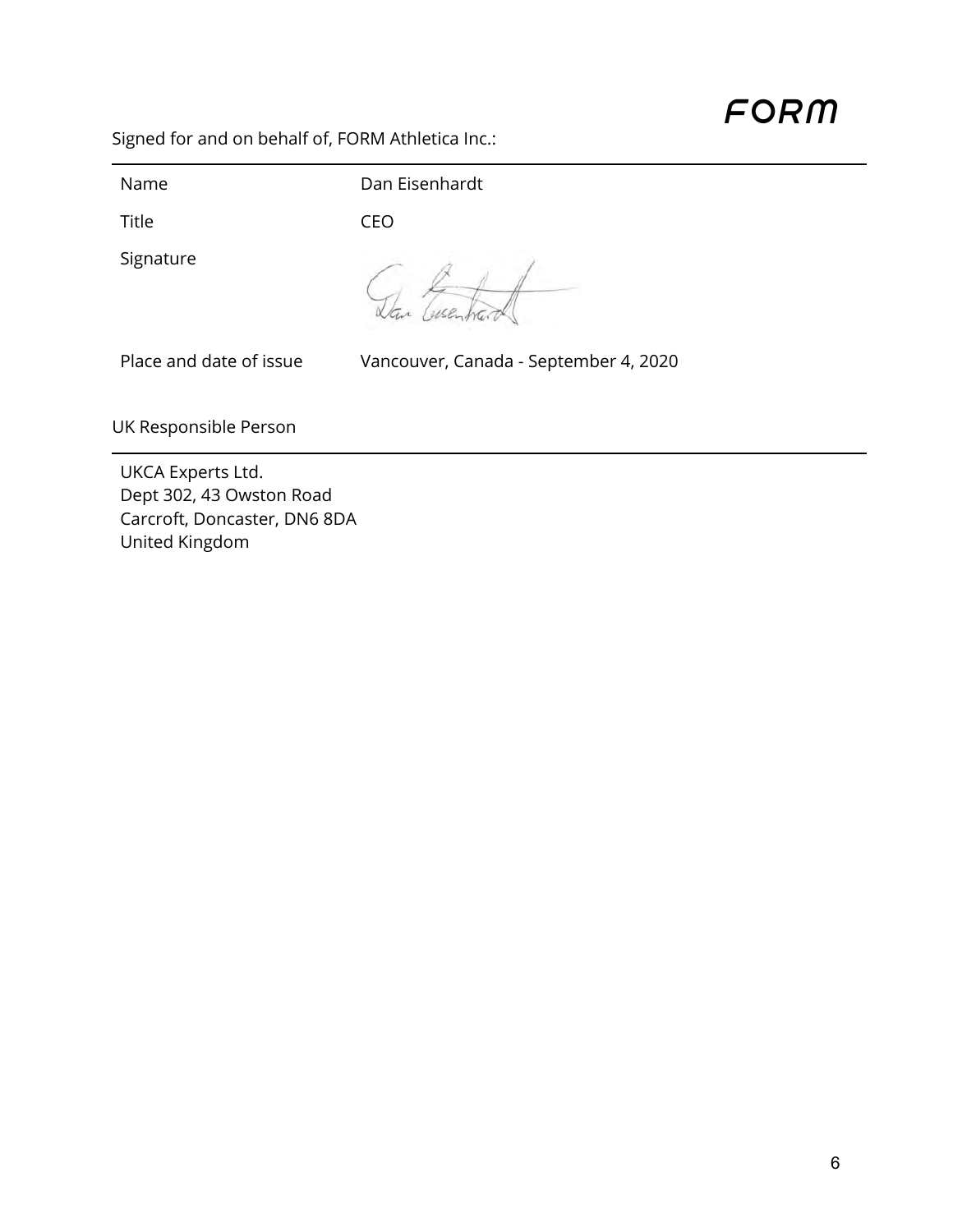<span id="page-7-0"></span>

FCC ID: 2ASL3-FSG200

This device complies with Part 15 of the FCC Rules.

Operation is subject to the following two conditions:

- 1. This device may not cause harmful interference and
- 2. This device must accept any interference, including interference that may cause undesired operation of the device.

#### **FCC Warning**

Changes or modifications not expressly approved by the party responsible for compliance could void the user's authority to operate the equipment.

Note: This equipment has been tested and found to comply with the limits for a Class B digital device, pursuant to part 15 of the FCC Rules. These limits are designed to provide reasonable protection against harmful interference in a residential installation. This equipment generates, uses and can radiate radio frequency energy and, if not installed and used in accordance with the instructions, may cause harmful interference to radio communications. However, there is no guarantee that interference will not occur in a particular installation. If this equipment does cause harmful interference to radio or television reception, which can be determined by turning the equipment off and on, the user is encouraged to try to correct the interference by one or more of the following measures:

- Reorient or relocate the receiving antenna.
- Increase the separation between the equipment and receiver.
- Connect the equipment into an outlet on a circuit different from that to which the receiver is connected.
- Consult the dealer or an experienced radio/TV technician for help.

This device meets the FCC and IC requirements for RF exposure in public or uncontrolled environments.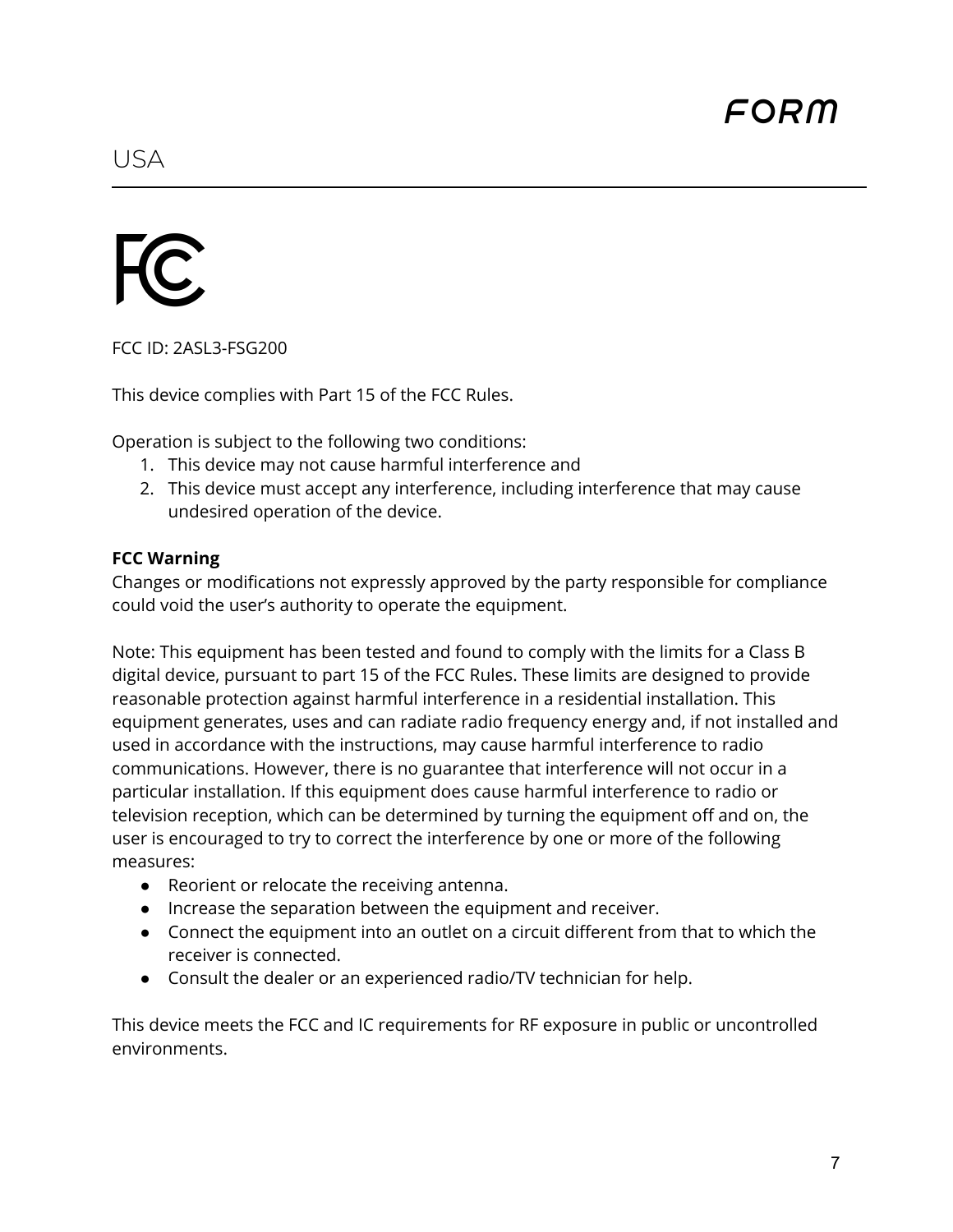#### Radiation Exposure Statement

The product comply with the FCC portable RF exposure limit set forth for an uncontrolled environment and are safe for intended operation as described in this manual. The further RF exposure reduction can be achieved if the product can be kept as far as possible from the user body or set the device to lower output power if such function is available.

#### **California Proposition 65**

**WARNING:** This product can expose you to chemicals including methylene chloride and antimony trioxide, which are known to the State of California to cause cancer, and bisphenol A (BPA) and methanol, which is known to the State of California to cause birth defects or other reproductive harm. For more information go to [www.P65Warnings.ca.gov](http://www.p65warnings.ca.gov)

# <span id="page-8-0"></span>CANADA

IC: 24807-FSG200

Industry Canada Notifications

This device complies with Industry Canada's license-exempt RSSs. Operation is subject to the following two conditions:

(1) This device may not cause interference; and

(2) This device must accept any interference, including interference that may cause undesired operation of the device.

Le présent appareil est conforme aux CNR d'Industrie Canada applicables aux appareils radio exempts de licence. L'exploitation est autorisée aux deux conditions suivantes:

(1) l'appareil ne doit pas produire de brouillage;

(2) l'utilisateur de l'appareil doit accepter tout brouillage radioélectrique subi, même si le brouillage est susceptible d'en compromettre le fonctionnement.

This product meets the applicable Innovation, Science and Economic Development Canada technical specifications.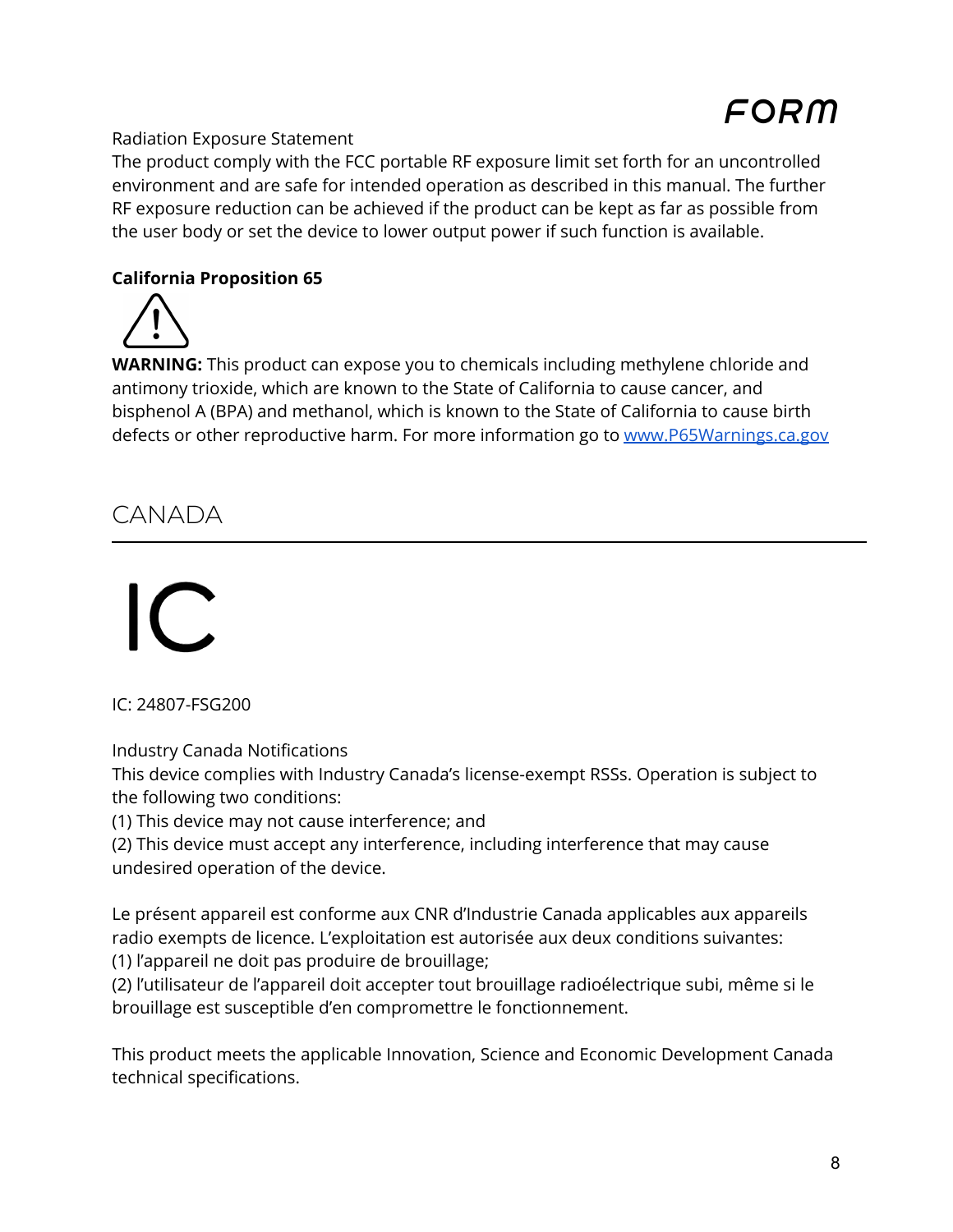Le présent produit est conforme aux spécifications techniques applicables d'Innovation, Sciences et Développement économique Canada.

Radiation Exposure Statement

The product comply with the Canada portable RF exposure limit set forth for an uncontrolled environment and are safe for intended operation as described in this manual. The further RF exposure reduction can be achieved if the product can be kept as far as possible from the user body or set the device to lower output power if such function is available.

#### Déclaration d'exposition aux radiations

Le produit est conforme aux limites d'exposition pour les appareils portables RF pour les Etats-Unis et le Canada établies pour un environnement non contrôlé.

Le produit est sûr pour un fonctionnement tel que décrit dans ce manuel. La réduction aux expositions RF peut être augmentée si l'appareil peut être conservé aussi loin que possible du corps de l'utilisateur ou que le dispositif est réglé sur la puissance de sortie la plus faible si une telle fonction est disponible.

# <span id="page-9-0"></span>MEXICO

#### IFETEL ID: RCPFOFS20-1306

Mexico Information

The operation of this equipment is subject to the following two conditions:

(1) This equipment or device may not cause harmful interference; and

(2) This equipment or device must accept any interference, including any that may cause undesired operation.

#### Información México

La operación de este equipo está sujeta a las siguientes dos condiciones:

(1) es posible que este equipo o dispositivo no cause interferencia perjudicial y

(2) este equipo o dispositivo debe aceptar cualquier interferencia, incluyendo la que pueda causar su operación no deseada.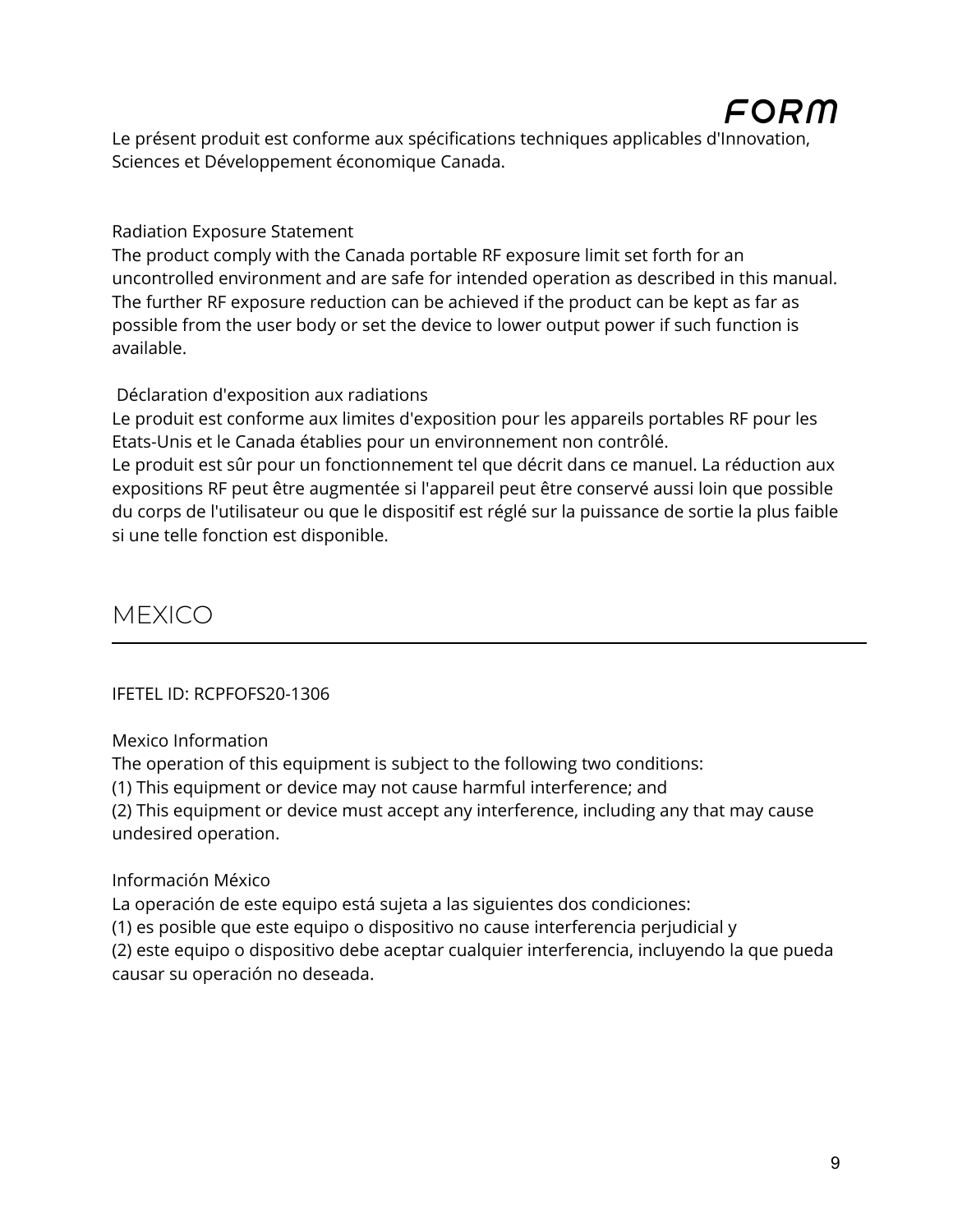## <span id="page-10-0"></span>JAPAN

### **Ministry of Internal Affairs and Communications (MIC) Technical conformity mark**

The Form Athletica product is too small to accommodate the Giteki mark. The product packaging and user manual show the Giteki mark:



# <span id="page-10-1"></span>AUSTRALIA AND NEW ZEALAND



FORM Athletica Inc. declares that the above model numbers complies with the Regulatory Compliance Mark (RCM) and meets the applicable Australian Communications and Media Authority (ACMA) and Electrical Regulatory Authorities Council (ERAC) technical standards for telecommunications, radiocommunications, EMC, and EME, and with applicable state and territory electrical equipment safety requirements.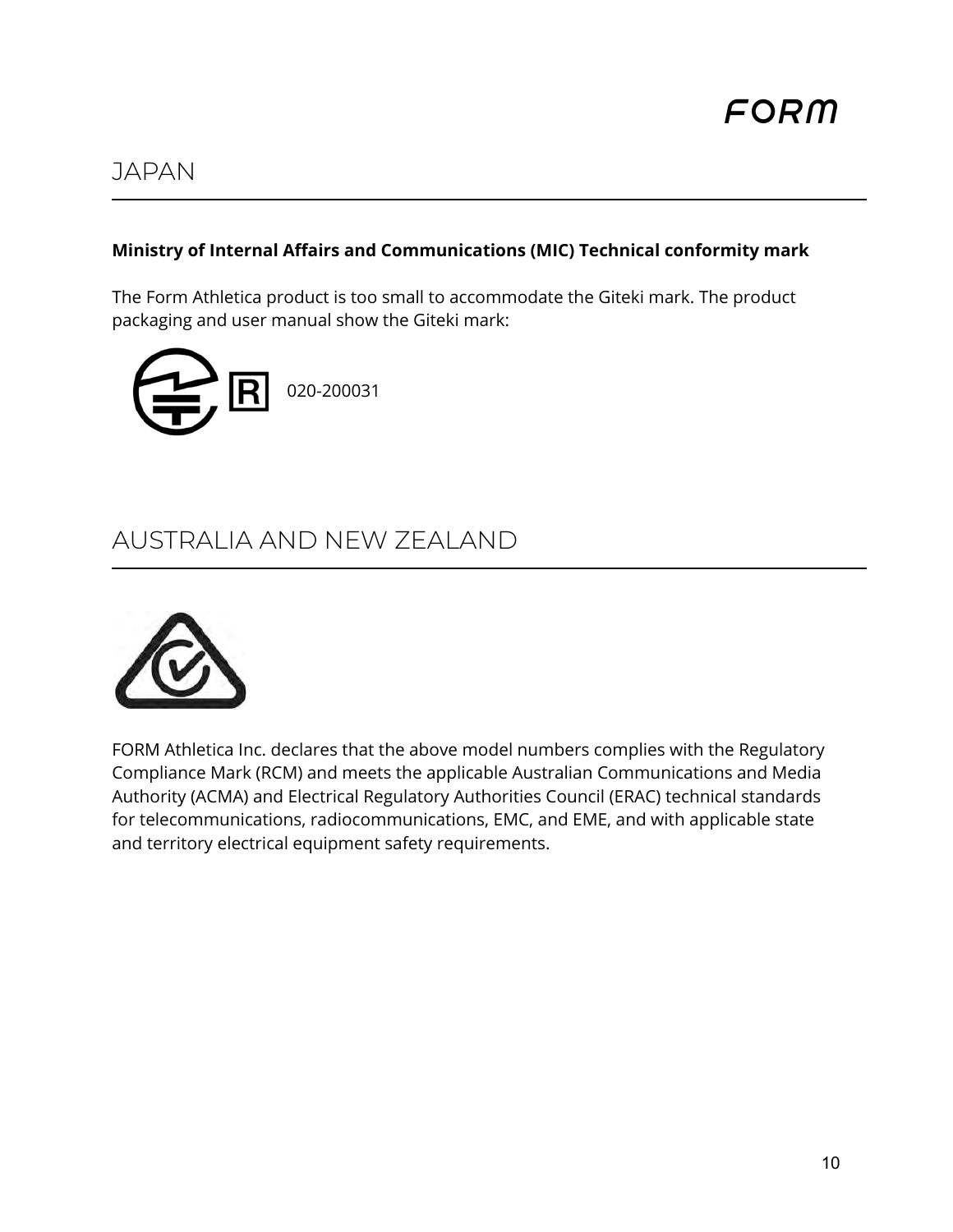<span id="page-11-0"></span>

低功率電波輻射性電機管理辦法

第十二條 經型式認證合格之低功率射頻電機,非經許可,公司、商號或使用者均不得擅自變更頻 率、加大功率或變更原設計之特性及功能.

第十四條 低功率射頻電機之使用不得影響飛航安全及干擾合法通信;經發現有干擾現象時,應立 即停用,並改善至無干擾時方得繼續使用.

前項合法通信,指依電信法規定作業之無線電通信.

低功率射頻電機須忍受合法通信或工業、科學及醫療用電波輻射性電機設備之干擾.

#### **Low power radio wave radiating motor management method**

#### **Article 12**

Without permission granted by the NCC, any company, enterprise, or user is not allowed to change frequency, enhance transmitting power or alter original characteristics as well as performance to an approved low power radio-frequency devices.

#### **Article 14**

The low power radio-frequency devices shall not influence aircraft security and interfere with legal communications; If found, the user shall cease operating immediately until no interference is achieved.

The said legal communications means radio communications is operated in compliance with the Telecommunications Act.

The low power radio-frequency devices must be susceptible with the interference from legal communications or ISM radio wave radiated devices.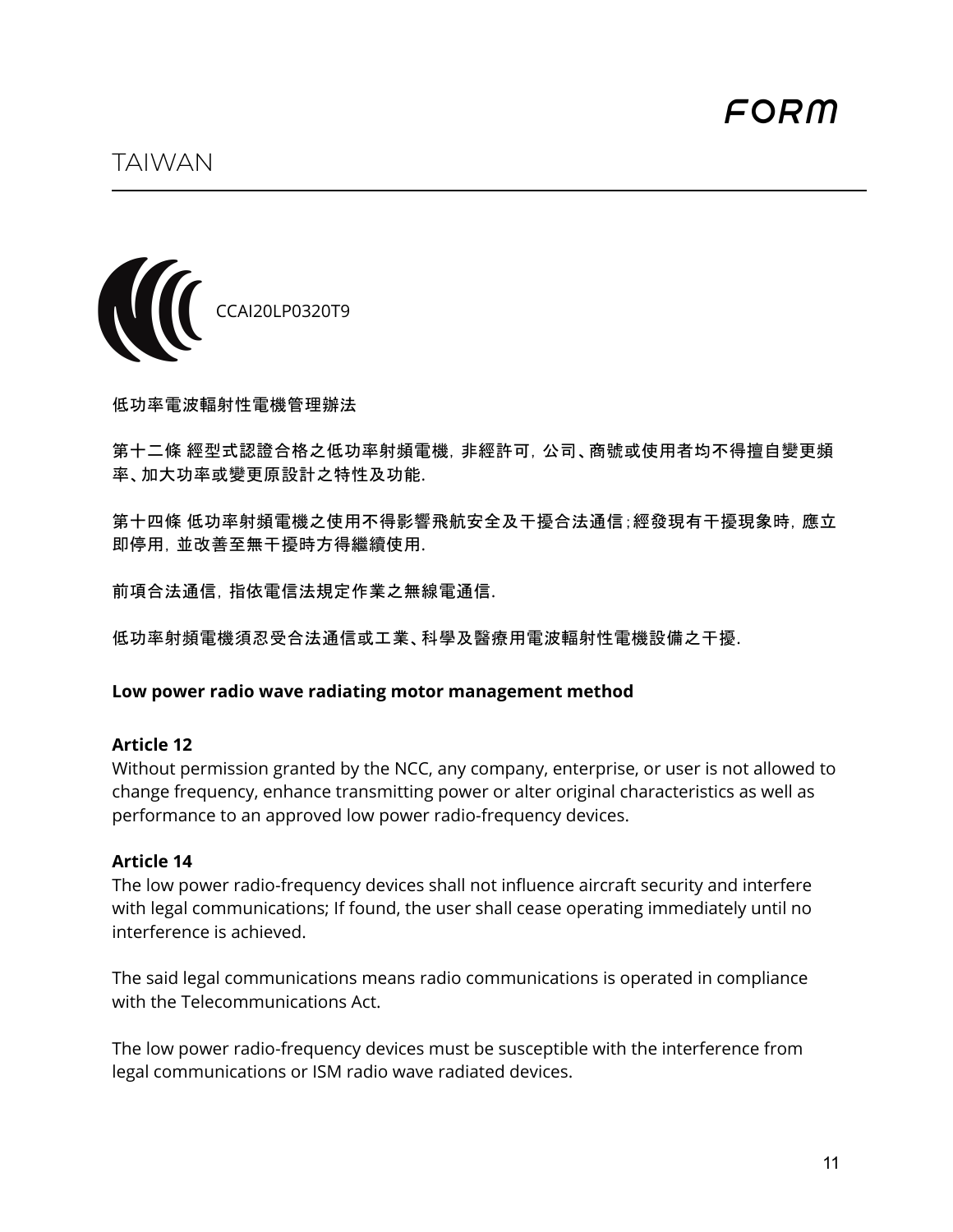## <span id="page-12-0"></span>SOUTH KOREA

R-R-FFO-FSG200

#### (1) 제품사양

- 정격전압 : 3.7V
- 무선사양 : BLE / 2402MHz ~ 2480MHz

(2) 적합성평가 표시

- 적합성평가를 받은자의 상호 : FORM Athletica Inc.
- 기자재 명칭 : 특정소출력 무선기기 (무선데이터통신시스템용 무선기기)
- 모델명 : FSG2
- 제조자/제조국 : FORM Athletica Inc. / 대만
- 제조년월 : 별도표기

(1) Product information

- Rated voltage: 3.7V
- Wireless spec: BLE / 2402MHz ~ 2480MHz

(2) Conformity assessment mark

- Name of person who received conformity assessment: FORM Athletica Inc.
- Equipment name: Specific low power wireless device
- Model Name: FSG2
- Manufacturer/production country: FORM Athletica Inc. / Taiwan
- Manufacturing date: separately indicated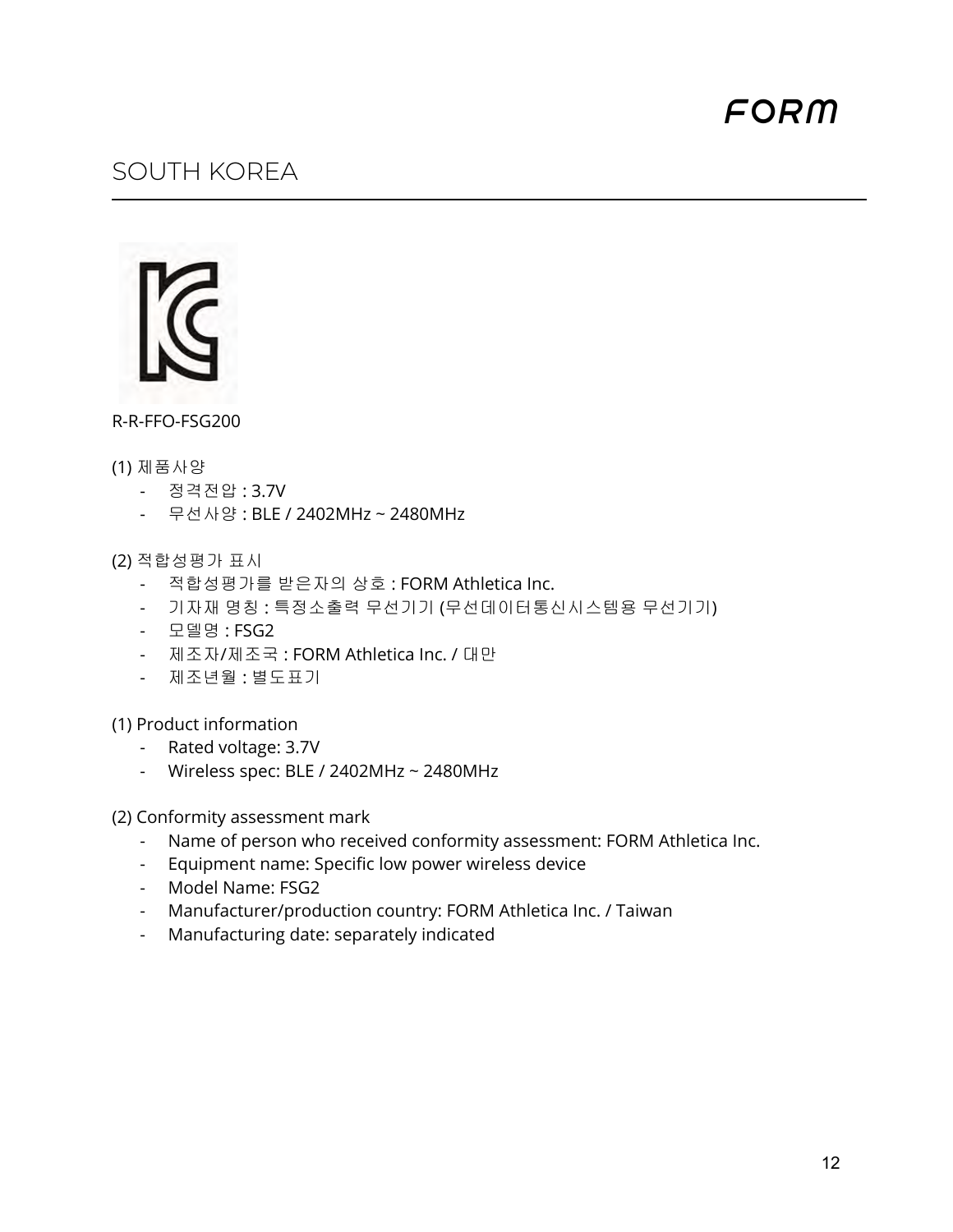# <span id="page-13-0"></span>SINGAPORE

Complies with IMDA Standards DA103787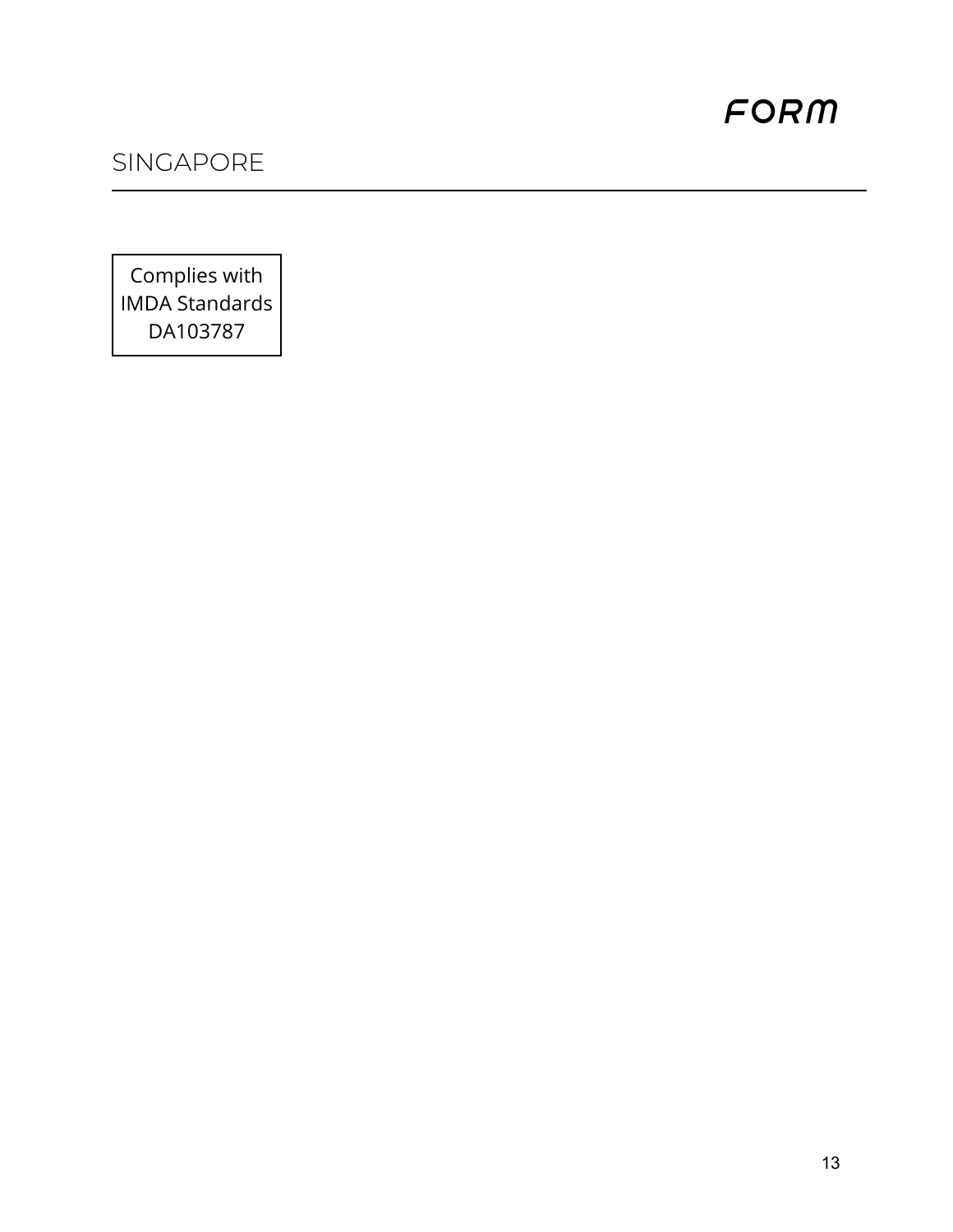

# UN38.3 试验概要 UN38.3 Test Summary



811900700774519

|                                                                                                                                                                                                    |                                                                                                                                                                                                                      | 单位信息 Company information       |                                                |  |  |
|----------------------------------------------------------------------------------------------------------------------------------------------------------------------------------------------------|----------------------------------------------------------------------------------------------------------------------------------------------------------------------------------------------------------------------|--------------------------------|------------------------------------------------|--|--|
| 委托单位<br>Consignor                                                                                                                                                                                  | 昆山兴能能源科技有限公司 Kunshan SYNergy ScienTech Co.,Ltd.<br>昆山市开发区南河路 688 号 No.688, Nanhe Road, Economic&Technical<br>Development Zone, Kunshan, Jiangsu<br>0512-57710688<br>alice@synst.com.cn<br>http://www.synst.com.cn    |                                |                                                |  |  |
| 生产单位<br>Manufacturer                                                                                                                                                                               | 昆山兴能能源科技有限公司 Kunshan SYNergy ScienTech Co.,Ltd.<br>昆山市开发区南河路 688 号 No.688, Nanhe Road,<br>Economic&Technical<br>Development Zone, Kunshan, Jiangsu<br>0512-57710688<br>alice@synst.com.cn<br>http://www.synst.com.cn |                                |                                                |  |  |
| 测试单位<br>Test lab                                                                                                                                                                                   | 昆山兴能能源科技有限公司 Kunshan SYNergy ScienTech Co.,Ltd.<br>昆山市开发区南河路 688 号 No.688, Nanhe Road,<br>Economic&Technical<br>Development Zone, Kunshan, Jiangsu<br>0512-57710688<br>alice@synst.com.cn<br>http://www.synst.com.cn |                                |                                                |  |  |
|                                                                                                                                                                                                    |                                                                                                                                                                                                                      | 电池信息 Battery information       |                                                |  |  |
| 名称<br>Name                                                                                                                                                                                         | 锂电池 Li-ion Battery                                                                                                                                                                                                   | 品牌<br><b>Brand</b>             |                                                |  |  |
| 型号<br>Type                                                                                                                                                                                         | AHB581323PR                                                                                                                                                                                                          | 原始测试型号<br>Original tested type |                                                |  |  |
| 标称电压(V)<br>Nominal voltage                                                                                                                                                                         | 3.7                                                                                                                                                                                                                  | 容量/能量<br>Capacity/energy       | 140mAh 0.5Wh                                   |  |  |
| 描述<br>Description                                                                                                                                                                                  | 可充电锂离子单电芯电池<br>Rechargeable Li-ion single cell<br>battery                                                                                                                                                            | 锂含量(g)<br>Li content           | a.                                             |  |  |
| 质量(kg)<br>Mass                                                                                                                                                                                     | 0.0031                                                                                                                                                                                                               | 外观<br>Appearance               | 银色,铝塑外壳<br>silvery, aluminum-plastics<br>shell |  |  |
|                                                                                                                                                                                                    | 测试信息 Test information                                                                                                                                                                                                |                                |                                                |  |  |
| 原报告编号<br>Original test report No.                                                                                                                                                                  | UN18082201                                                                                                                                                                                                           | 测试报告日期<br>Date of test report  | 2018-09-17                                     |  |  |
| 联合国《关于危险货物运输的建议书 试验和标准手<br>测试标准<br>册》第38.3 章 UNITED NATIONS "Recommendations on<br>ST/SG/AC.10/11/Rev.6<br>Test standard<br>the TRANSPORT OF DANGEROUS GOODS" Manual<br>of Tests and Criteria 38.3 |                                                                                                                                                                                                                      |                                |                                                |  |  |
| T.1 高度模拟<br>Altitude simulation                                                                                                                                                                    | 合格 Passed                                                                                                                                                                                                            | T.2 温度测试<br>Thermal test       | 合格 Passed                                      |  |  |
| T.3 振动测试<br>Vibration                                                                                                                                                                              | 合格 Passed                                                                                                                                                                                                            | T.4 冲击测试<br>Shock              | 合格 Passed                                      |  |  |
| T.5 外部短路<br>External short circuit                                                                                                                                                                 | 合格 Passed                                                                                                                                                                                                            | T.6 挤压<br>Crush                | 合格 Passed                                      |  |  |
| T.7 过度充电<br>Overcharge                                                                                                                                                                             | 合格 Passed                                                                                                                                                                                                            | T.8 强制放电<br>Forced discharge   | 合格 Passed                                      |  |  |
| 38.3.3(f)                                                                                                                                                                                          |                                                                                                                                                                                                                      | 38.3.3(g)                      |                                                |  |  |